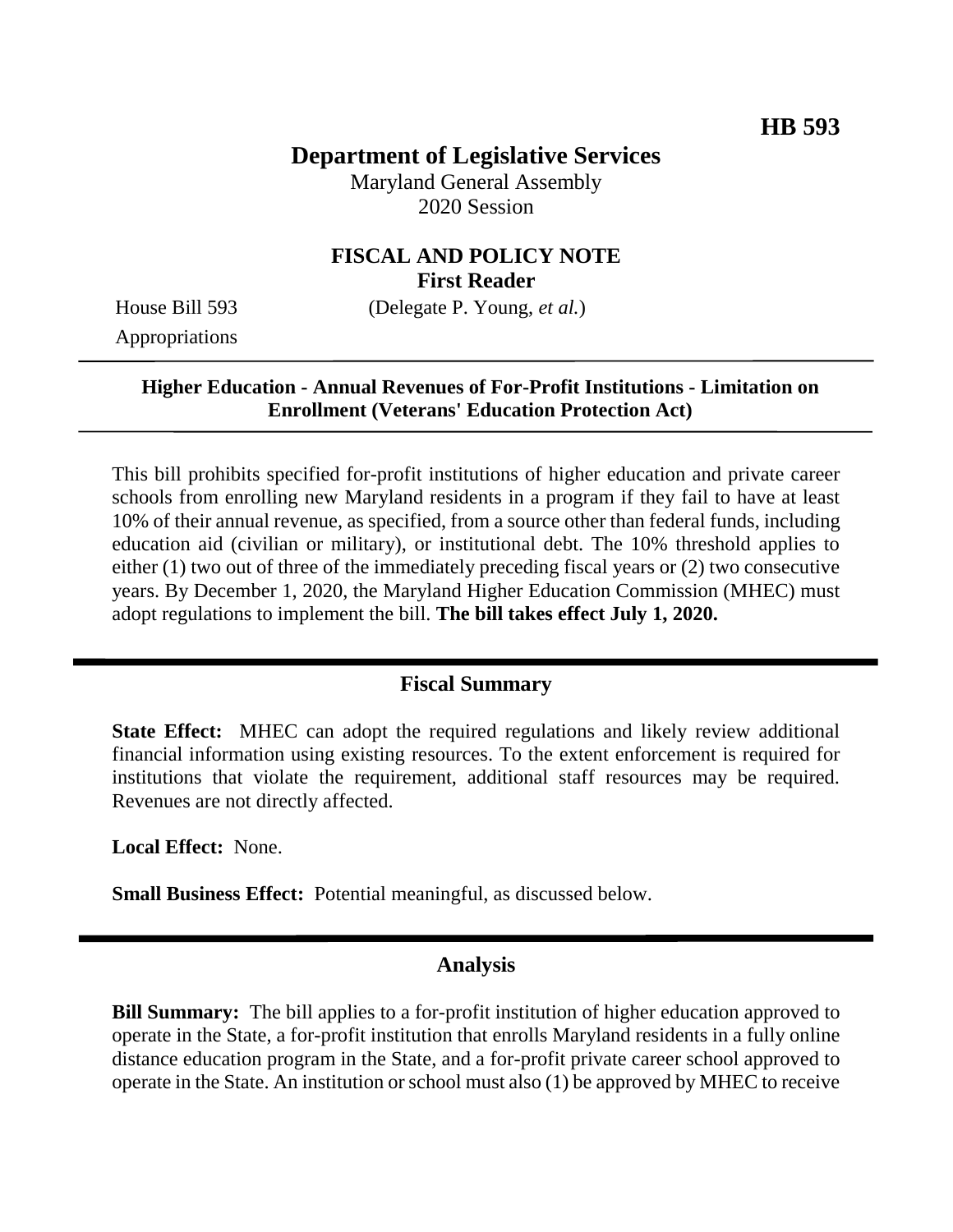education assistance under the federal Post-9/11 Veterans Educational Assistance Act of 2008 and (2) have received funds to pay for students' tuition, fees, or other institutional charges through Title IV of the federal Higher Education Act of 1965 during the prior academic year. The bill also specifies that the funding received is for the tuition, fees, and other institutional charges collected per full-time equivalent student enrolled that would not be covered in full by the amount of the maximum level of federal Pell Grant funds.

**Current Law/Background:** A federal rule known as 90/10 caps the share of revenue for-profit institutions of higher education and private career schools can take in from federal student aid at 90%; however, the cap exempts federal tuition benefits for veterans and active members of the U.S. military (and their spouses and financially dependent children) because the law only applies to federal Title IV education funds. A 2016 [report](https://www.ed.gov/news/press-releases/new-analysis-finds-many-profits-skirt-federal-funding-limits) by the U.S. Department of Education revealed that many for-profit schools would likely exceed the 90/10 federal funding limits if revenue from U.S. Department of Veterans Affairs (VA) and U.S Department of Defense (DOD) programs were included in the 90/10 calculation the same way Title IV funds are included. A 2019 [report](https://www.brookings.edu/wp-content/uploads/2019/01/ES_20190116_Looney-90-10.pdf) by the Brookings Institution found a similar result; according to their research, 24% of institutions serving all for-profit students would have failed the 90/10 rule in 2015 if military education benefits were included. In contrast, including veterans benefits in the 90/10 rule appears to have little effect on public and private nonprofit institutions.

The intent of the 90/10 rule is to show that institutions can attract funding from sources other than solely from the federal government, as a proxy for quality. The exemption of military education funds from the 90/10 rule has created a well-documented incentive for certain for-profit institutions to target enrollment by eligible service members, veterans, and their families in an effort to more easily meet the 10% nonfederal aid requirement.

## *Title IV*

Title IV of the Higher Education Act of 1965 covers the administration of the federal student financial aid programs in the United States. Generally, Title IV student loans are dischargeable if a school or institution closes prior to the individual receiving a degree if other arrangements are not made. An individual's non-Title IV tuition is generally not dischargeable and may not be otherwise recoverable. Non-Title IV tuition and fee revenues of an institution are tuition and fees that are not covered by federal financial aid.

## *85/15 Rule for Veterans*

In addition to the 90/10 rule regarding revenue discussed above the 85/15 rule applies to the percentage of students using military VA benefits. Under this rule, in general, the VA will not approve enrollment in any course for an eligible veteran not already enrolled for any period during which more than 85% of the students enrolled in the course are having

HB 593/ Page 2